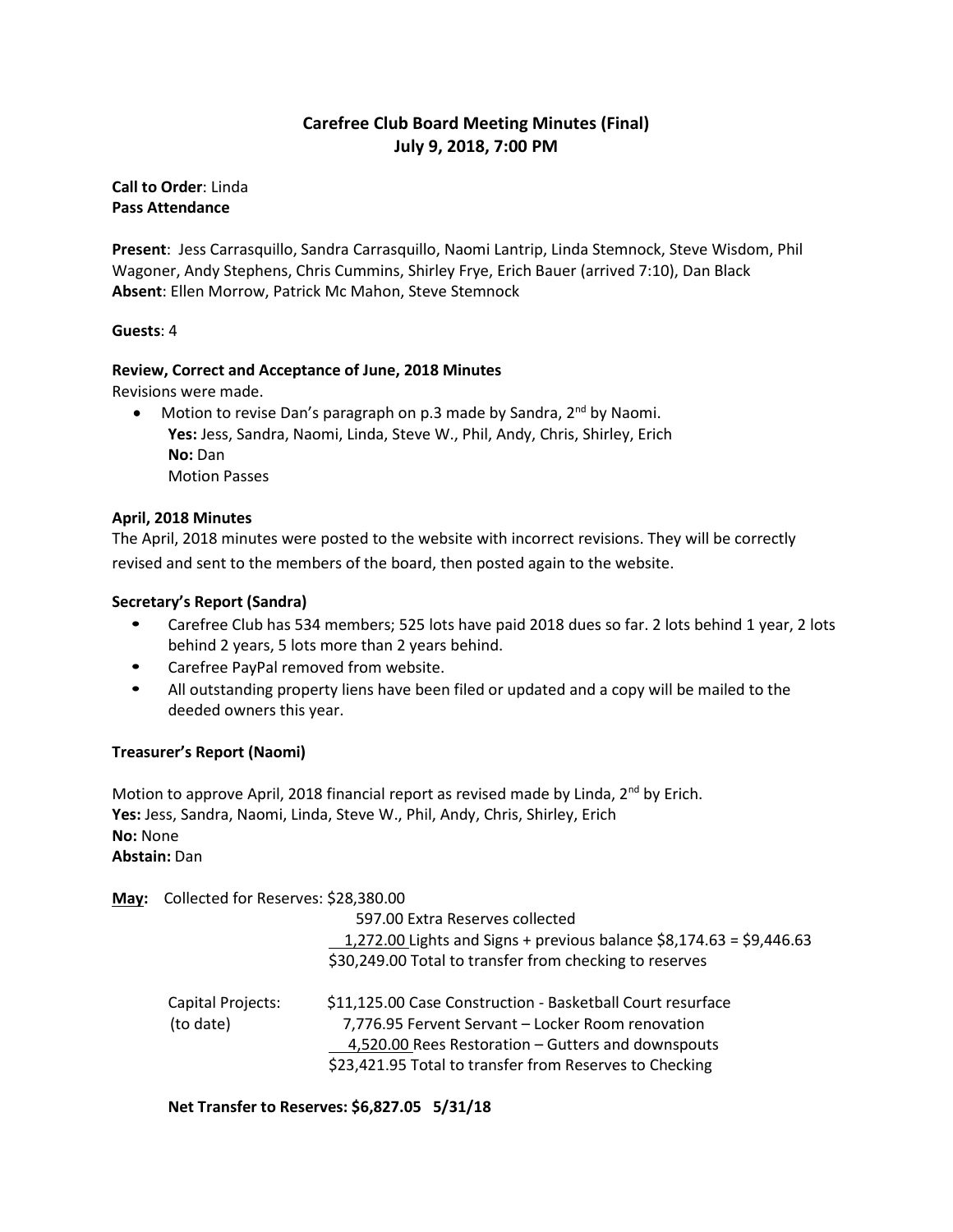Income/Expense Statement:

- Received over 97% of member assessments (\$385.00 for 2016 and 2017)
- The 99% of received Reserves reflects the extra reserves collected
- Corp-Gen Expense reflects \$57.90 for more deposit slips, and \$57.50 for service charge for an overage of 115 transactions above the allowed amount @ \$0.50/each
- Lights and Signs Expense reflects a catch-up from February
- Clubhouse April Rentals \$774.00 Less reimbursements (134.00) for 2 lots \$640.00 to report for Sales Tax in May

# Balance Sheet:

• Capital Improvements recorded so far:

| <b>Basketball Court</b> | \$11,125.00              |
|-------------------------|--------------------------|
| Clubhouse Gutters       | 4.520.00                 |
| Pool Bathrooms          | 13,982.00 (not complete) |

# **June:**

• Comer Nowling: 2017 tax return finished, signed and mailed.

Income/Expense Statement:

- Clubhouse rentals \$800 less reimbursement for lot #93 (\$80) = \$720
- Misc. income reflects late fees collected
- Corp-Gen Expense: Business Entity Report submitted \$22.50
- Depreciation Expense adjusted

Balance Sheet:

• Pool filter addition 2011 fully depreciated. Adjustment made in June; remainder of depreciation will reflect change

## **Committee Reports**

## **Pool (Linda)**

- Things are going well. We had about a week of rainy weather so attendance and concession receipts were both affected.
- Water aerobics also going well and we continue to get new attendees

## **Grounds (Jess)**

- Thanks to Andy and Phil for putting away the garage sale sign
- Kapps applied  $3^{rd}$  treatment for entire grounds
- Tennis Court Project: still working on collecting bids for the job.
- There was discussion on care and upkeep of island at Fairview and Ramblin Roads
- Jess still working on Basketball court he is looking for volunteers

## **Newsletter (Linda)**

• Draft newsletter sent out by Ellen. Let her know of any changes by tomorrow July 10.

## **Activities (Linda)**

• First kids pool game day went pretty well, but temperatures were around 70 degrees, so not as many kids as expected. Will reschedule in about 2 weeks